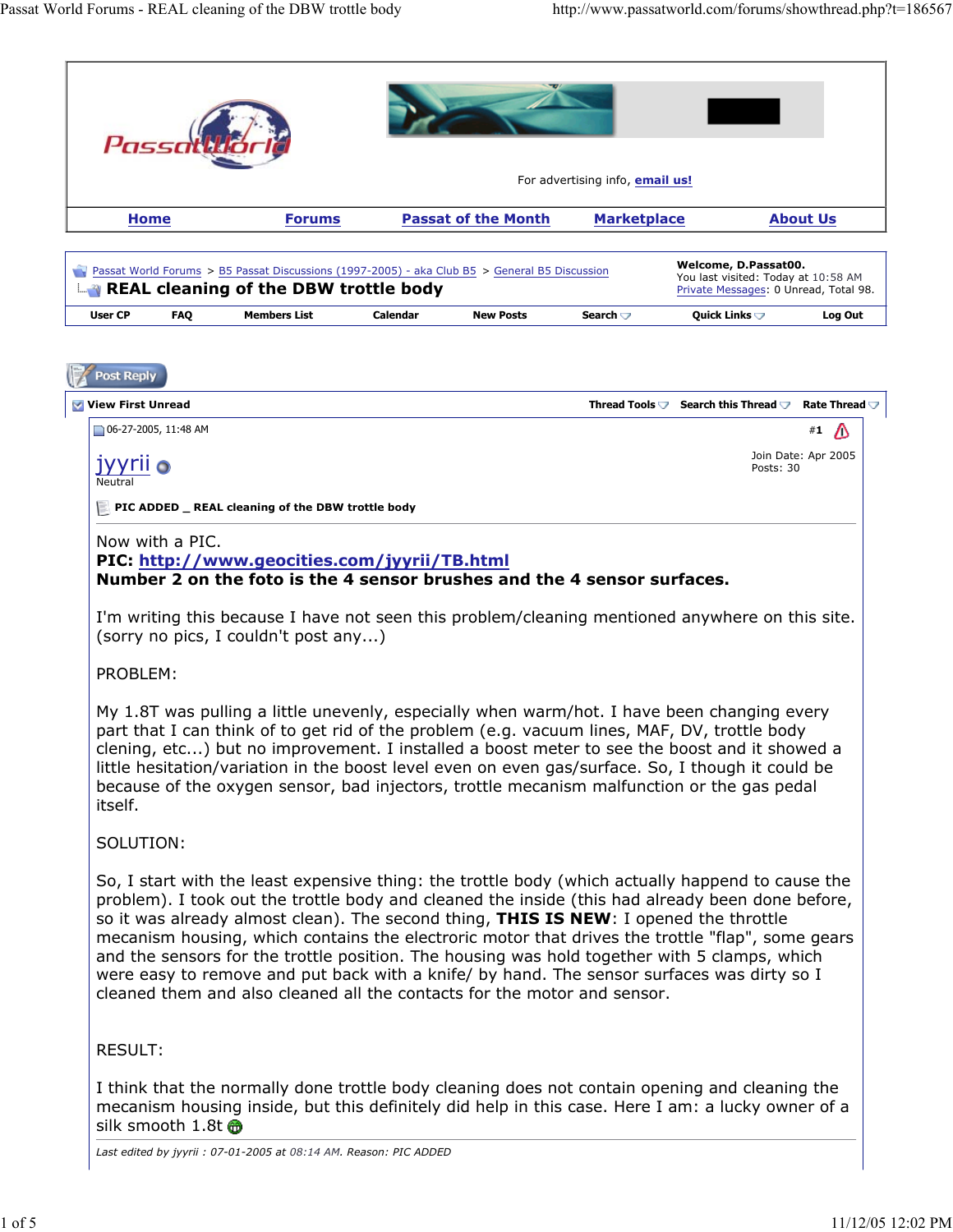| 06-27-2005, 11:51 AM                                                                                                                                                                                                                     | #2                                                              |  |  |
|------------------------------------------------------------------------------------------------------------------------------------------------------------------------------------------------------------------------------------------|-----------------------------------------------------------------|--|--|
| D.Passat00<br>6th Gear                                                                                                                                                                                                                   | Join Date: Feb 2004<br>Location: LA, CA<br>Posts: 7,515         |  |  |
| nice! i'll have to try this sometime!                                                                                                                                                                                                    |                                                                 |  |  |
| 06-27-2005, 12:39 PM<br>John E<br>3rd Gear<br>I love this forum.<br>06-27-2005, 01:57 PM<br><u>spd33</u><br>1st Gear<br>What did you use to clean the sensor surfaces with? Alcohol or electronic parts cleaner?<br>06-28-2005, 07:57 AM | #3                                                              |  |  |
|                                                                                                                                                                                                                                          | Join Date: Oct 2004<br>Location: Encinitas CA<br>Posts: 1,792   |  |  |
|                                                                                                                                                                                                                                          |                                                                 |  |  |
|                                                                                                                                                                                                                                          | #4                                                              |  |  |
|                                                                                                                                                                                                                                          | Join Date: Apr 2003<br>Location: Chandler, AZ<br>Posts: 288     |  |  |
|                                                                                                                                                                                                                                          |                                                                 |  |  |
|                                                                                                                                                                                                                                          |                                                                 |  |  |
|                                                                                                                                                                                                                                          | #5                                                              |  |  |
| Posts: 30<br>Neutral                                                                                                                                                                                                                     |                                                                 |  |  |
| I used a spray that is meant for the "ignition distributor" (sorry, don't know the correct word).<br>It is supposed to prevent moisture and rust, I guess.                                                                               | Join Date: Apr 2005                                             |  |  |
| I could see some stains on the sensor surface, so I sprayed and dried a couple of times until it<br>was all clean.                                                                                                                       |                                                                 |  |  |
| 06-30-2005, 11:13 AM                                                                                                                                                                                                                     | #6                                                              |  |  |
| swett<br>2nd Gear                                                                                                                                                                                                                        | Join Date: May 2000<br>Location: Pasadena, CA USA<br>Posts: 697 |  |  |
| Bump for this, a picture is worth a thousand words                                                                                                                                                                                       |                                                                 |  |  |
| Its pretty quick to do, just don't lose any of those metal clips!                                                                                                                                                                        |                                                                 |  |  |
| Thanks, Ian                                                                                                                                                                                                                              |                                                                 |  |  |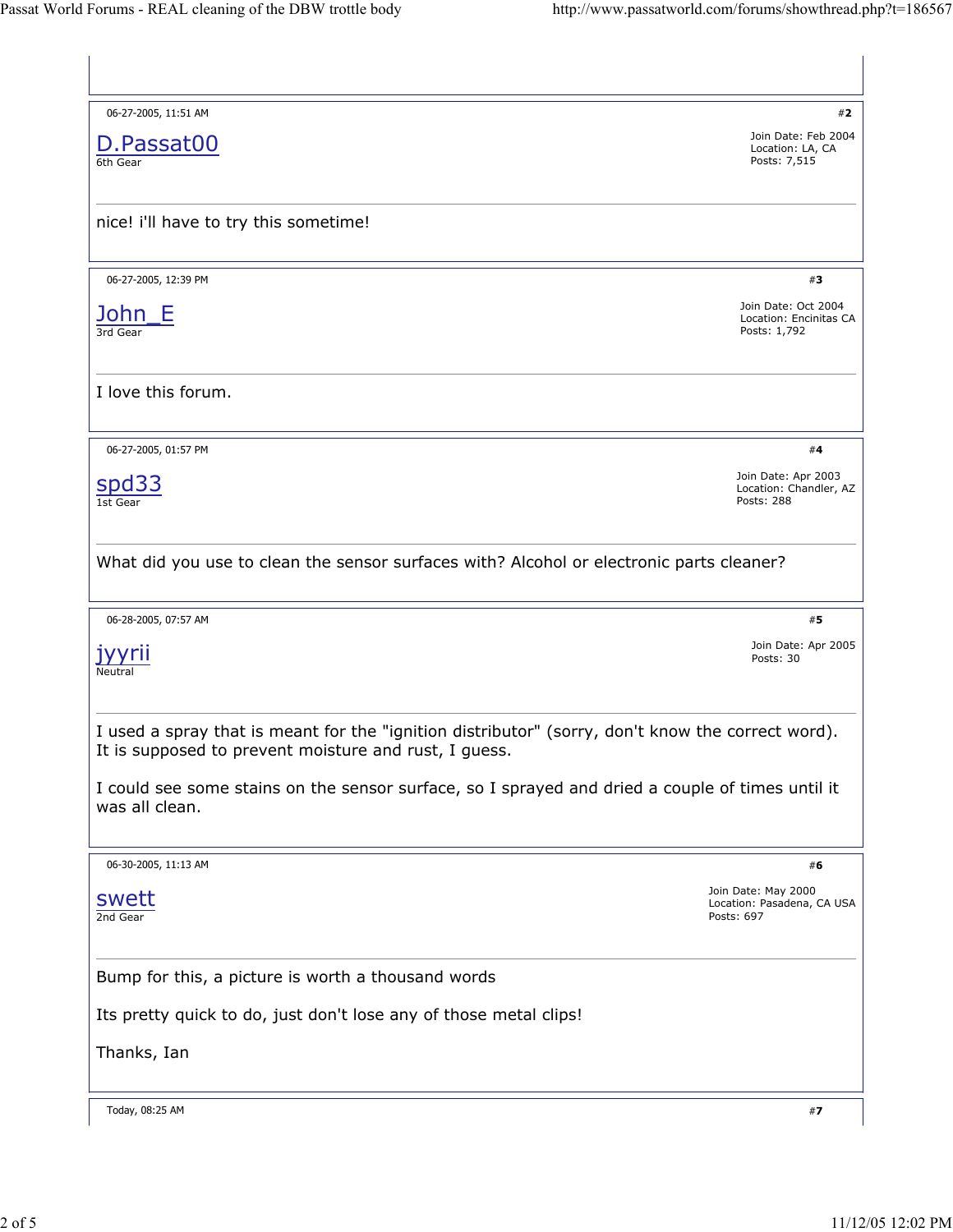Posts: 2

Join Date: Nov 2005

palopalo

Neutral

**please help !**

Hi im new here so forgive me if this sounds strange or is a stupid set of questions , but would really love some help !

ive taken the throttle body off my passat 1.8t APU and cleaned all that i could get to , it wasnt very dirty at all but still needed cleaning for m peace of mind !

anyway the butterfly plate doesnt close all the way ? should it ?

when you are cleaning the plate you have to push against the force of a spring / motor etc which seems enough to close the plate completly ?

if i press against the plate (again not using too much force ) the plate will close completely flush but then springs back with a 2mm gap at top and bottom - is this normal

tomorrow im going to take the entire tb apart and see if i can somehow realign it so the plate shuts flush by the force of the spring / motor

but if im being an idiot can someone please say so !

Today, 09:26 AM

bass lover1 3rd Gear

Join Date: Jun 2004 Location: New Port Richey, FL Posts: 1,225

#**8**

Quote:

Originally Posted by **palopalo**

*Hi im new here so forgive me if this sounds strange or is a stupid set of questions , but would really love some help !*

*ive taken the throttle body off my passat 1.8t APU and cleaned all that i could get to , it wasnt very dirty at all but still needed cleaning for m peace of mind !*

*anyway the butterfly plate doesnt close all the way ? should it ?*

*when you are cleaning the plate you have to push against the force of a spring / motor etc - which seems enough to close the plate completly ?*

*if i press against the plate (again not using too much force ) the plate will close completely flush but then springs back with a 2mm gap at top and bottom - is this normal*

*tomorrow im going to take the entire tb apart and see if i can somehow realign it so the plate shuts flush by the force of the spring / motor*

*but if im being an idiot can someone please say so !*

Yes the plate should remain slightly open at all times (usually around 3 degrees)...think about it, if it takes your foot on the gas pedal to keep the valve slightly open, then you would need to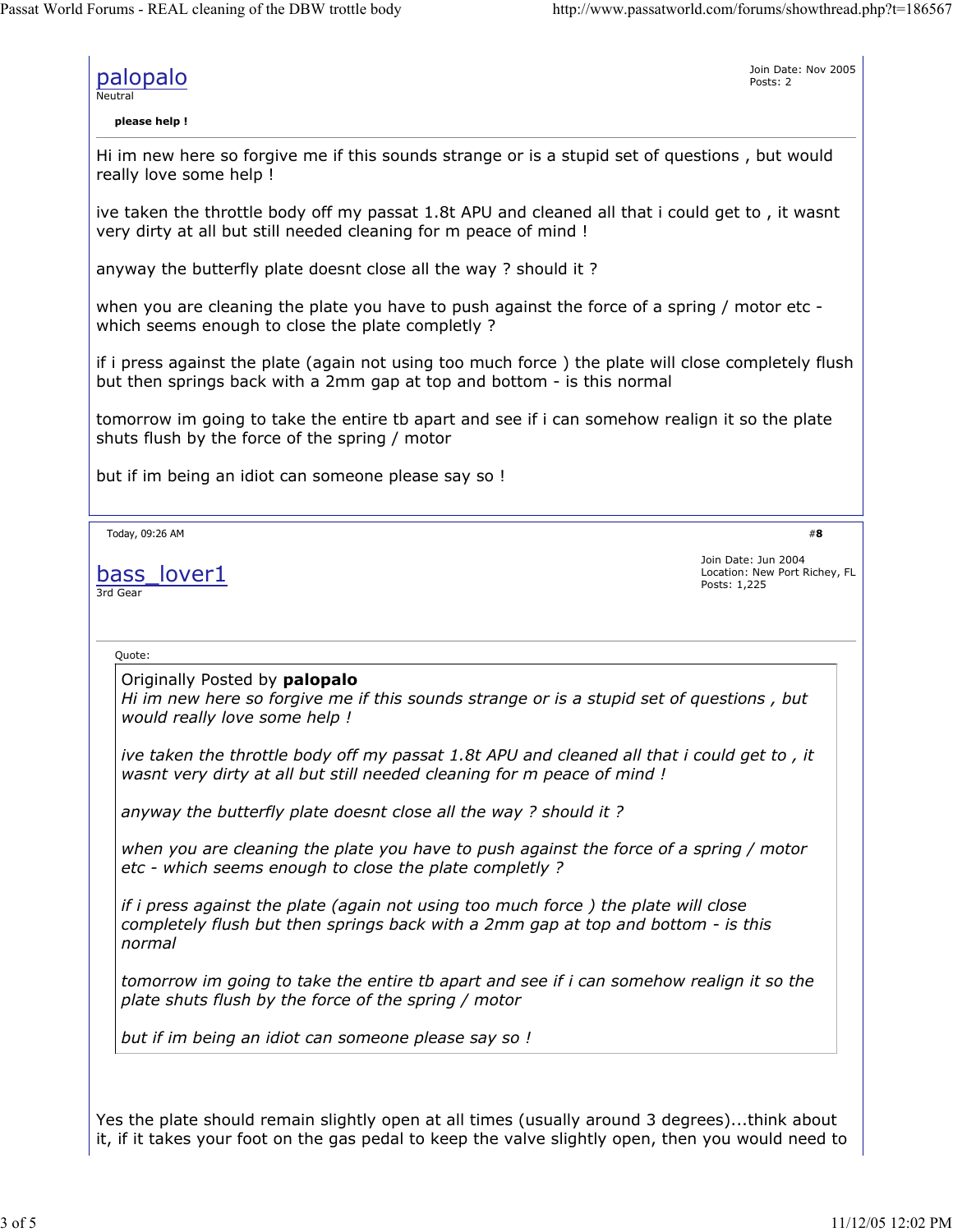#**9** keep your foot on the gas at all times to keep the car from stalling. It's left open to allow air to pass while the motor is idling, it's how they are designed and is why the spring pops it back open when you push on it. Today, 11:45 AM palopalo Neutral Join Date: Nov 2005 Posts: 2 ah !! excellent ..thankyou very much ! and thanks for not ridiculing me in public ! glad i dont have to take it all apart , it doesnt look fun the metal clips look like they'd break fairly easily thanks again

**«** Previous Thread | Next Thread **»**

| Message:                |  |  |  |
|-------------------------|--|--|--|
|                         |  |  |  |
|                         |  |  |  |
|                         |  |  |  |
|                         |  |  |  |
|                         |  |  |  |
| Options <sup>-</sup>    |  |  |  |
| Quote message in reply? |  |  |  |

| <b>Posting Rules</b>            |
|---------------------------------|
| You <b>may</b> post new threads |
| You may post replies            |
| You may not post attachments    |
| You may edit your posts         |
| vB code is <b>On</b>            |
| Smilies are On                  |
| $[IMG]$ code is On              |
| HTML code is Off                |
|                                 |

All times are GMT -8. The time now is 11:52 AM.

 $\bullet$  Go